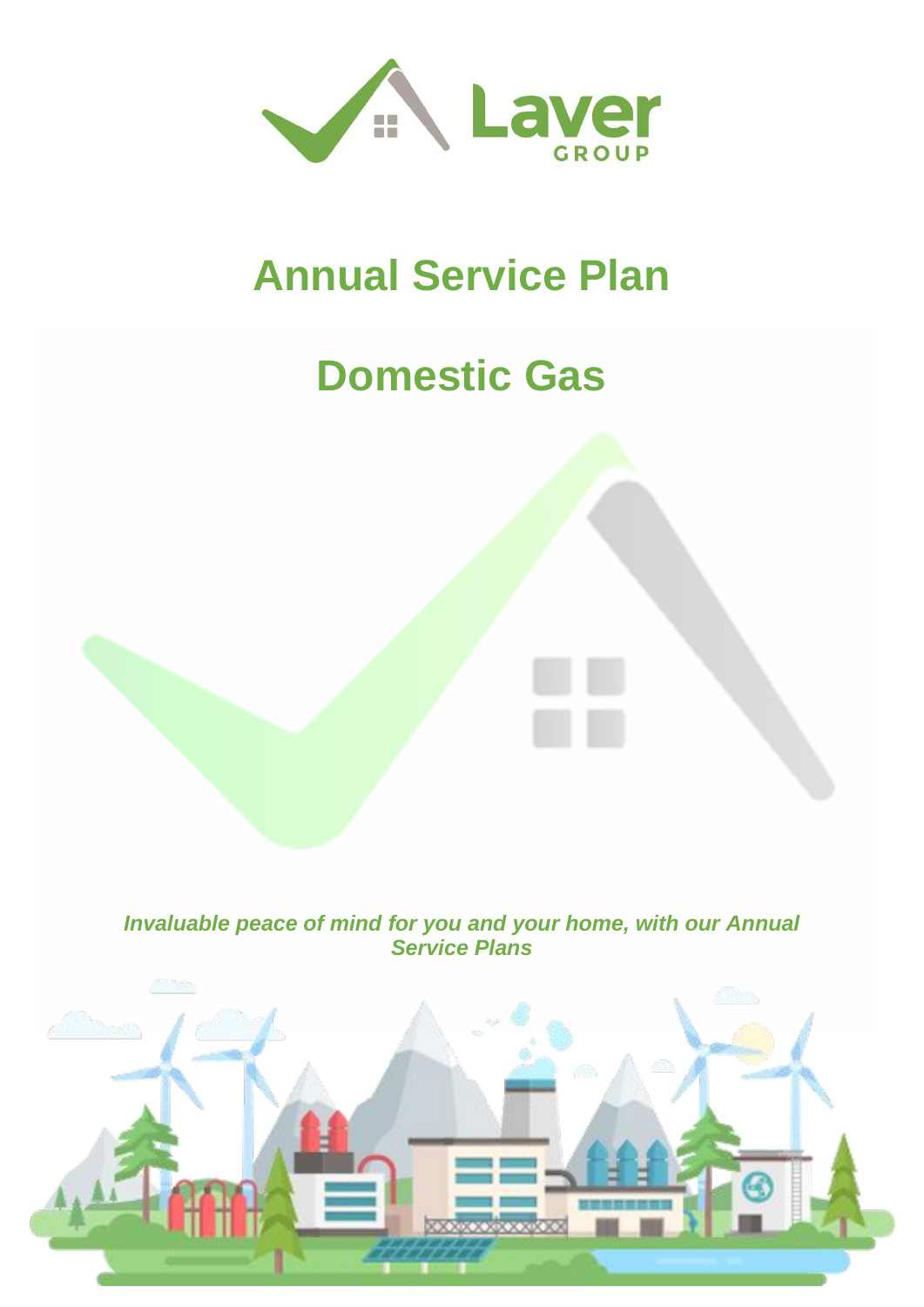

Riverside Buildings Nile Road Pontypridd CF37 1BW Tel: 01443 404516 info@lavergroup.com

# **Laver Group**

**Set at the foot of the South Wales Valleys in Pontypridd, Laver Group is proud of its history and its evolving service offerings. We hope that this combination of history and continual evolution reflects our philosophy of family and customer care. The essence of Laver Group is always our expertise in understanding the customers changing needs and in providing the highest knowledge and support.** 

**Our engineering team are passionate about Safety and providing the customer with the highest levels of service.** 

**Over 50 years have passed since Laver Group opened its doors (originally named Colin Laver Heating) with a view to raising the standards of heating care; many things have changed in domestic heating appliances since that day, but the desire to exceed customer requirements is as high as ever.** 

**In 2020, Laver Group completed over 100,000 engineering visits and we always offer all customers a rapid response to their heating emergency and support for any heating upgrades they require.** 

**With the ever expanding industry we specialise in, Laver Group strives to expand with it. We specialise not only in heating, but also electrical and renewable energy. While Laver Group is expanding, its mission: to improve and advance our business in pursuit of excellence and professionalism through superior service and our commitment to continuous improvement.**

# **Fully Responsive 24/7**

We offer a 24/7 service covering all of your heating, electrical and renewable needs and ensuring you can enjoy peace of mind knowing we are there to support you every moment of the day.



### **Hit 98% of all Calls**

Laver Group prides itself on delivering on our promises. Over the past two years we have achieved over 98% of all our agreed appointments. This enables you to manage your busy life knowing we will visit at your convenience.



### **Community Support**

At Laver Group we want to give something back to the local community, we therefore actively engage in community activities and initiatives to bring a wide range of benefits, to both the rea in which we work and the people in the surrounding communities.









www.lavergroup.com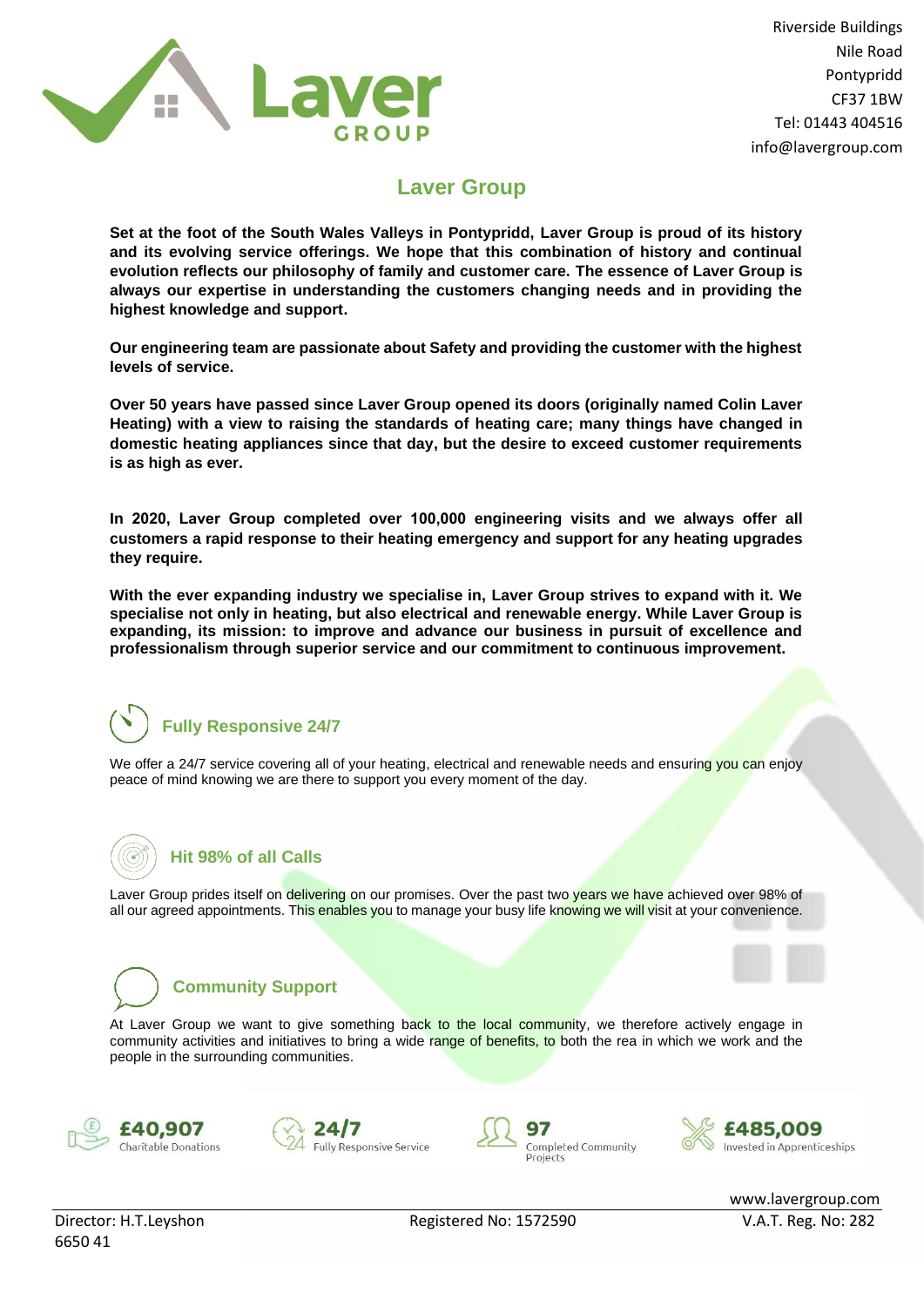

# **Annual Service Plans**

## **Plan Inclusions Price**

**Plan A (Domestic Gas)** Includes:

All Labour Costs All Callout Costs All Boiler Parts All Radiator Repairs All Thermostatic Radiator Valves Heating Controls Annual Service

£170 / Annually £15.50 / Monthly Direct Debit

**Plan B (Domestic Gas)** Includes:

All Labour Costs All Callout Costs All Boiler Parts Heating Controls Annual Service

£155 / Annually £14.00 / Monthly Direct Debit

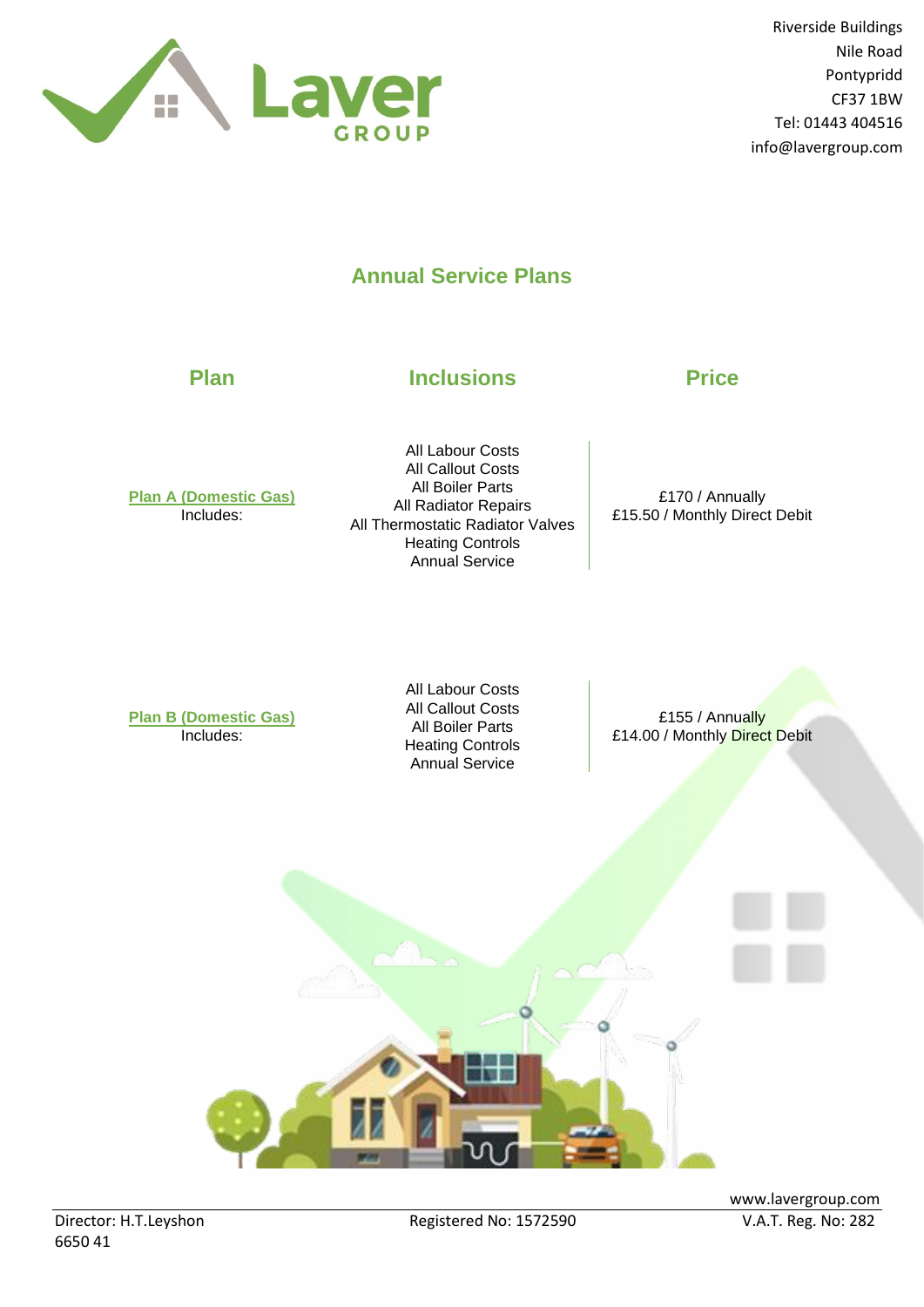

Riverside Buildings Nile Road Pontypridd CF37 1BW Tel: 01443 404516 info@lavergroup.com

# **What Parts are Covered?**

| <b>Plan A</b>      |                                                    |
|--------------------|----------------------------------------------------|
|                    | <b>Boiler Parts</b>                                |
|                    | Pumps                                              |
|                    | <b>Pump Valves</b>                                 |
|                    | Time Clock or Programmer                           |
|                    | Room, Cylinder and Frost Thermostat                |
|                    | Motorized Valves                                   |
|                    | <b>Radiator Valves</b>                             |
|                    |                                                    |
|                    | Hot Water Cylinder                                 |
|                    | <b>Expansion Cistern</b>                           |
|                    | Cold Water Storage                                 |
|                    | All Pipework associated with Heating System        |
|                    |                                                    |
|                    |                                                    |
| <b>Plan B Only</b> |                                                    |
|                    | <b>Boiler Parts</b>                                |
|                    | Pump                                               |
|                    | <b>Pump Valves</b>                                 |
|                    | Time Clock or Programmer                           |
|                    | Room, Cylinder and Frost Thermostat                |
|                    | <b>Motorized Valves</b>                            |
|                    |                                                    |
|                    |                                                    |
|                    |                                                    |
|                    | <b>Key Exclusions</b>                              |
|                    |                                                    |
| <b>All Plans</b>   |                                                    |
|                    | Pipework to Meter                                  |
|                    | Replacement of Flue Parts over 1m in length        |
|                    | Redecoration following any work required           |
|                    | Damage caused by misuse and abuse of the appliance |
|                    | Replacement of radiators                           |
|                    | Repairs to curved radiators                        |
|                    |                                                    |
|                    |                                                    |
| <b>Plan B Only</b> |                                                    |
|                    | All radiator repairs                               |
|                    | All thermostatic valves                            |
|                    |                                                    |
|                    |                                                    |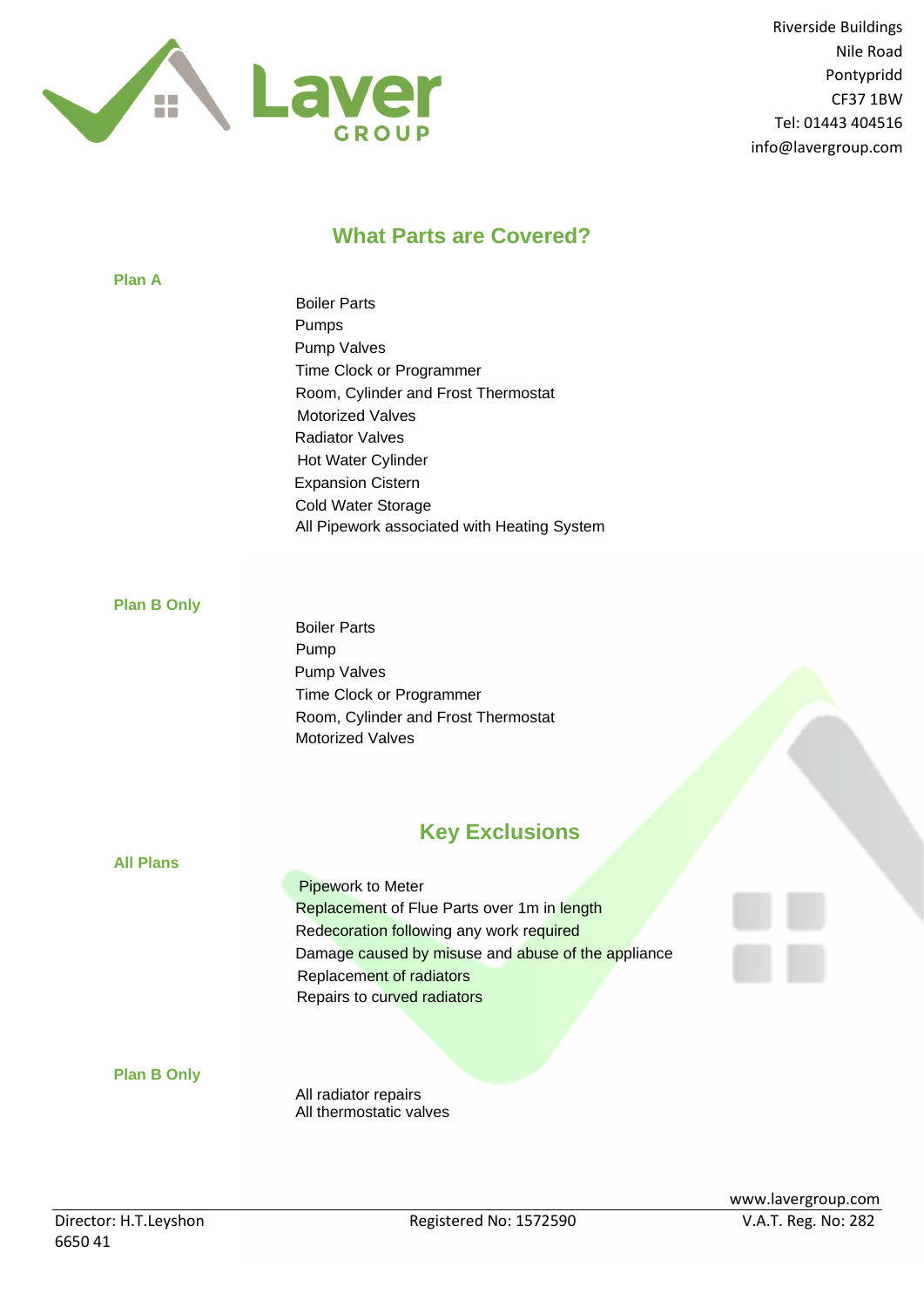

## **Renewals & Claims**

#### **Excess**

There is no excess to pay on either plan options.

#### **Duration of product**

The length of your agreement is twelve months. The cover begins on the date that we accept your application until your agreement runs out. All agreements are renewable at the end of your period of agreement. It is important that you review your cover during this period to ensure that it remains adequate for you.

#### **Making a claim**

For breakdown or repairs call 01443 404516 Mon-Fri 08:30 – 17:00. Call our out of hours breakdown line 01443 606888 outside office hours. No claims can be made within 30 days of a new policy, this does not apply to apply to policy continuations.

#### **Cancelling your agreement or product**

You can cancel your agreement or a product at any time, by calling 01443 404516 or by writing to us at: Laver Group, Nile Road, Pontypridd, CF37 1BW. You can also email [info@lavergroup.com.](mailto:info@lavergroup.com)

We will give you a full refund of your product if you cancel within 14 days unless you have made a claim. The 14 days begin from the start date, or from the date you receive the policy documents if this is later. This is your 'cooling off' period.

#### **Renewing your product**

We'll write to you at least 20 days before your agreement is due for renewal to let you know if any of your products or prices are changing. It is important that you review this renewal document to ensure the cover remains adequate for you. If you pay by Direct Debit, we will keep renewing your agreement automatically until you ask us to stop.

#### **Outside the Scope of this policy**

The following are not covered by this policy: - heating appliances over 10 years of age, sludging or scaling of the system, any work associated with adding an inhibitor, damage caused by flood or fire, problems caused by design fault or any legacy installation fault.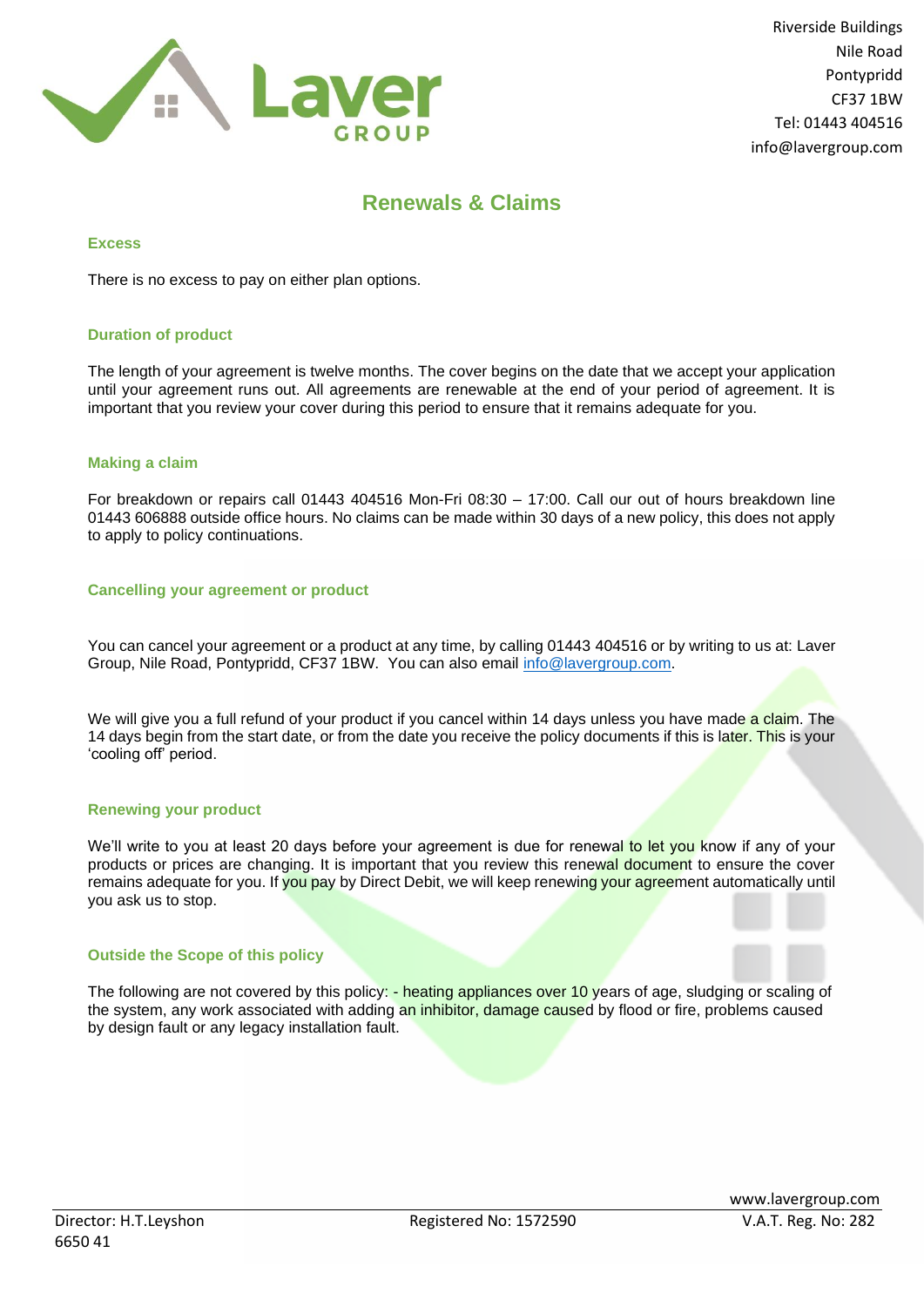

# **Annual Heating Cover – Application Form**

Should you wish to accept this agreement, then you will need to sign the area below by ticking the box to indicate the type of plan required, enclosing payment with this signed contract. The cover will commence upon receipt of contract.

| <b>Renewal Date</b>                |                                         |
|------------------------------------|-----------------------------------------|
| Today's Date                       |                                         |
| Service Plan                       | Plan A<br>Direct Debit Option<br>Plan B |
| Title                              |                                         |
| Forename                           |                                         |
| Surname                            |                                         |
| House No/Name                      |                                         |
| <b>Street</b>                      |                                         |
| Area                               |                                         |
| Town                               |                                         |
| County                             |                                         |
| Post Code                          |                                         |
| Home Tel. No.                      |                                         |
| Mobile Tel. No.                    |                                         |
| <b>Email Address</b>               |                                         |
|                                    |                                         |
| Signature                          |                                         |
| <b>Preferred Contact</b><br>Method | Text/SMS<br>Email<br>Telephone<br>Post  |
| Age of Boiler                      |                                         |
|                                    |                                         |
|                                    | www.lavergrou                           |